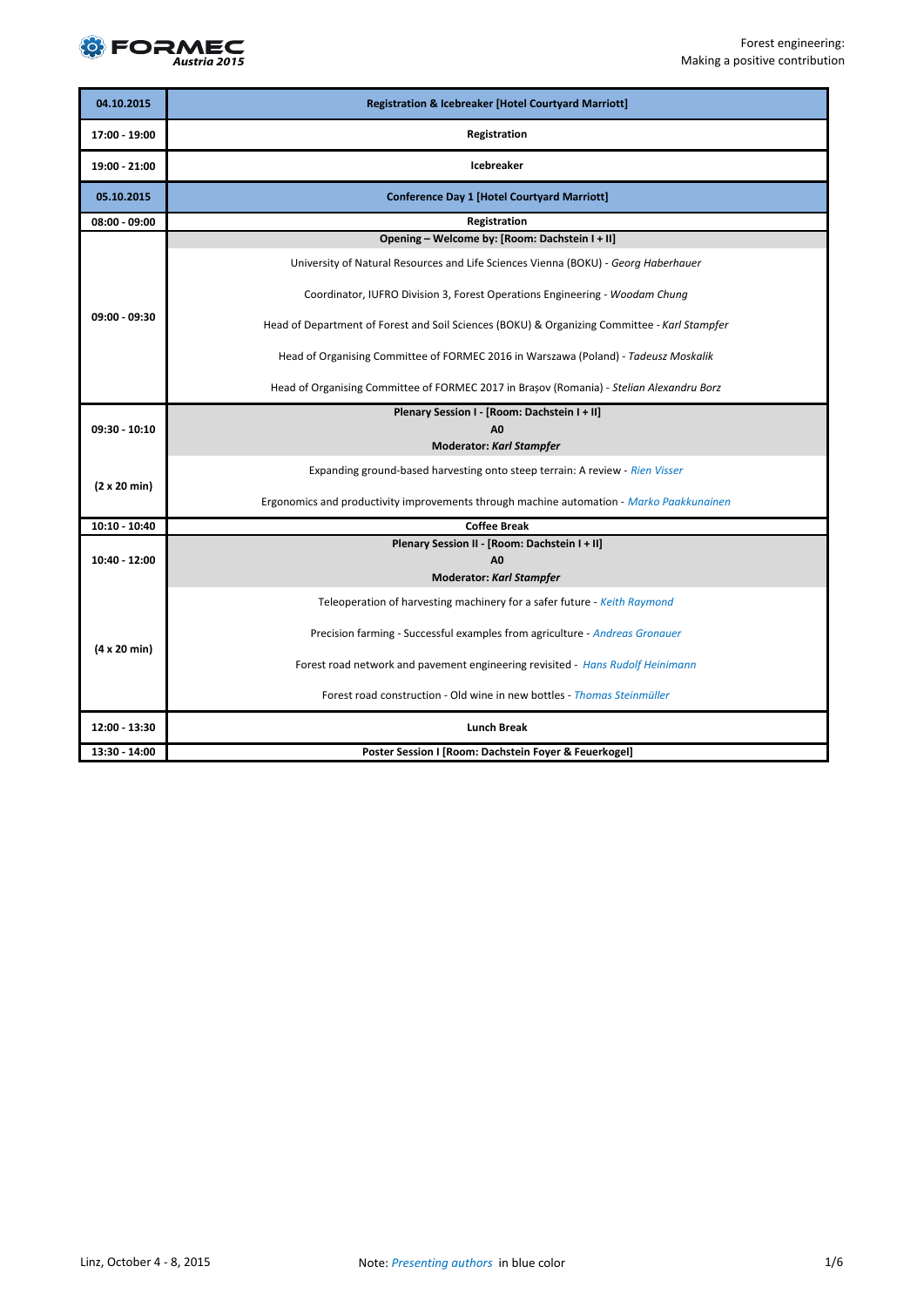

|               | Session - [Room: Dachstein I]                                                                                                                                   | Session - [Room: Dachstein II]                                                                                                                                                                               | Session - [Room: Mondsee]                                                                                                                                                                                                          |
|---------------|-----------------------------------------------------------------------------------------------------------------------------------------------------------------|--------------------------------------------------------------------------------------------------------------------------------------------------------------------------------------------------------------|------------------------------------------------------------------------------------------------------------------------------------------------------------------------------------------------------------------------------------|
|               | A1                                                                                                                                                              | <b>B1</b>                                                                                                                                                                                                    | C <sub>1</sub>                                                                                                                                                                                                                     |
| 14:00 - 16:00 | <b>Taking on the challenge</b>                                                                                                                                  | <b>Doing it Better!</b>                                                                                                                                                                                      | <b>Dirt track or Boulevard?</b>                                                                                                                                                                                                    |
|               | <b>Challenges in forestry</b>                                                                                                                                   | <b>Productivity &amp; efficiency I</b>                                                                                                                                                                       | <b>Road construction &amp; maintenance</b>                                                                                                                                                                                         |
|               | <b>Moderator: Dirk Jaeger</b>                                                                                                                                   | <b>Moderator: Natascia Magagnotti</b>                                                                                                                                                                        | <b>Moderator: Eric R. Labelle</b>                                                                                                                                                                                                  |
|               | 1. Critical slope in downhill timber skidding -<br>Andreja Đuka; Tomislav Poršinsky; Tibor<br>Pentek; Dubravko Horvat                                           | 1. Impact of slope on forwarder load size<br>and productivity - Martin Strandgard; Rick<br>Mitchell; Mauricio Acuna                                                                                          | 1. Reengineering of Forest Road Networks -<br>Integrated harvest and road network layout<br>planning including road up- or downgrading -<br><b>Leo Gallus Bont</b>                                                                 |
|               | 2. Stock and state of forest machines in<br>Germany - Jörg Hittenbeck                                                                                           | 2. Cutting productivity of windfalls in<br>Finland - Kalle Kärhä; Tuomas Anttonen;<br>Teijo Palander; Asko Poikela; Sirkka<br>Keskinen; Ari Laurén; Yrjö Nuutinen; Pekka<br>T. Rajala                        | 2. Forest road network planning: a GIS-based<br>evaluation in Italy - Andrea Laschi ; Cristiano<br>Foderi; Enrico Marchi                                                                                                           |
|               | 3. Mechanization of French logging<br>operations: challenges and prospects in<br>2020 - Emmanuel Cacot ; Stephane Grulois;<br>Alain Thivolle-Cazat; Paul Magaud | 3. Long log harvesting by harvesters and<br>combination forwarders - Felix Rinderle;<br><b>Udo Hans Sauter</b>                                                                                               | 3. Reconstruction of the forest road network<br>model with linear fuzzy modelling in the<br>conversion of the coppice companies to high<br>forest enterprises - Hulusi H. Acar; Ersin<br>Dursun                                    |
| (6 x 20 min)  | 4. High resolution forwarding data and<br>evaluation of operator differences by use<br>of TimberLink data - Jussi Manner; Tomas<br>Nordfjell ; Ola Lindroos     | 4. Current practices and efficiency gaps in<br>logging operations from European<br>mountain forests - Adrian Enache; Martin<br>Kühmaier; Rien Visser; Karl Stampfer                                          | 4. Technology of paving carriageways of<br>permanently passable forest roads by<br>shedding cover aggregates with the<br>thixotropic mixture - Jindřich Neruda;<br>Radomír Ulrich; Martin Pajkoš; Igor Večerka;<br>Věra Vrtěnová   |
|               | 5. The economic situation of forest<br>contractors in Bavaria - Herbert Borchert;<br>Konstantin Benker                                                          | 5. Comparing the effectiveness of harvester<br>use for thinning operations in beech and<br>birch stands of 4th age class - Martyna<br>Rosińska; Mariusz Bembenek; Zbigniew<br>Karaszewski; Piotr S. Mederski | 5. Maintenance of Macadam Forest Roads in<br>Mountainous Terrain - Case Study for<br>Management Unit "Belevine" - Ivica Papa;<br>Tibor Pentek; Hrvoje Nevečerel; Kruno<br>Lepoglavec; Tomislav Poršinsky; Željko<br><b>Tomašić</b> |
|               | 6. Management of outsourced forest<br>harvesting operations for better customer-<br>contractor alignment - Mattias Eriksson;<br>Luc LeBel; Ola Lindroos         | 6. Effectiveness of selection cutting in<br>Russian Federation - Pavel Kalinin                                                                                                                               | 6. Fly ash for forest road rehabilitation - Tomi<br>Kaakkurivaara ; Pauli Kolisoja; Nuutti<br>Vuorimies; Jori Uusitalo                                                                                                             |
| 16:00 - 17:45 |                                                                                                                                                                 | <b>Free Time</b>                                                                                                                                                                                             |                                                                                                                                                                                                                                    |
| 17:00         |                                                                                                                                                                 | <b>Guided walk from Hotel Courtyard Marriott to Lentos (Optional)</b>                                                                                                                                        |                                                                                                                                                                                                                                    |
| 17:45         |                                                                                                                                                                 | Depature at Lentos - MS Kaiserin Elisabeth II - Be on time!                                                                                                                                                  |                                                                                                                                                                                                                                    |
| 17:45 - 23:00 |                                                                                                                                                                 | Welcome Dinner & Boat Trip with MS Kaiserin Elisabeth II                                                                                                                                                     |                                                                                                                                                                                                                                    |
| 23:00         |                                                                                                                                                                 | <b>Arrival at Lentos</b>                                                                                                                                                                                     |                                                                                                                                                                                                                                    |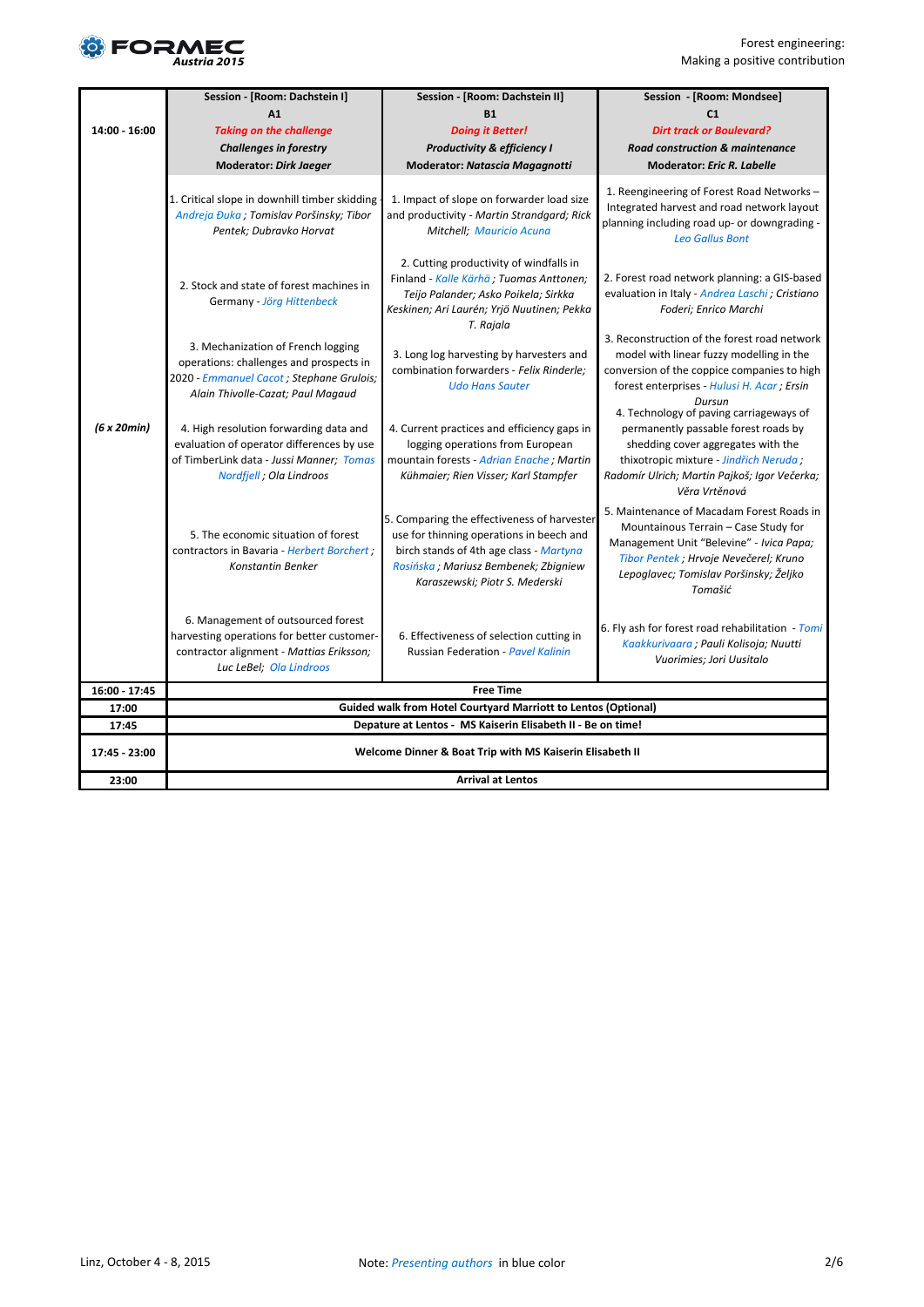

| 06.10.2015      | <b>Conference Day 2 [Hotel Courtyard Marriott]</b>                                                                                                                                                                                                   |                                                                                                                                                                                                                                                              |                                                                                                                                                                                                            |
|-----------------|------------------------------------------------------------------------------------------------------------------------------------------------------------------------------------------------------------------------------------------------------|--------------------------------------------------------------------------------------------------------------------------------------------------------------------------------------------------------------------------------------------------------------|------------------------------------------------------------------------------------------------------------------------------------------------------------------------------------------------------------|
|                 | Session - [Room: Dachstein I]                                                                                                                                                                                                                        | Session - [Room: Dachstein II]                                                                                                                                                                                                                               | Session - [Room: Mondsee]                                                                                                                                                                                  |
|                 | A2                                                                                                                                                                                                                                                   | <b>B2</b>                                                                                                                                                                                                                                                    | C <sub>2</sub>                                                                                                                                                                                             |
| $08:00 - 10:00$ | <b>Down and dirty</b>                                                                                                                                                                                                                                | Chopping it down and chopping it up                                                                                                                                                                                                                          | We need roads to see the trees                                                                                                                                                                             |
|                 | <b>Harvesting &amp; soil protection</b>                                                                                                                                                                                                              | <b>Bioenergy</b>                                                                                                                                                                                                                                             | <b>Extraction &amp; Transport</b>                                                                                                                                                                          |
|                 | <b>Moderator: Tadeusz Moskalik</b>                                                                                                                                                                                                                   | <b>Moderator: Raffaele Spinelli</b>                                                                                                                                                                                                                          | <b>Moderator: Rien Visser</b>                                                                                                                                                                              |
|                 | 1. Ground pressure is a poor indicator for<br>ecological and technical compatibility -<br>Jörn Erler                                                                                                                                                 | 1. How drum design can affect chipper<br>performance - Natascia Magagnotti ;<br>Raffaele Spinelli; Eugenio Cavallo; Lars<br>Eliasson; Alessio Facello                                                                                                        | 1. Modular portable composite bridge<br>systems for forest industry applications -<br>review of a research program - Raitis Lacis;<br>Kristaps Gode; Edgars Rudzitis                                       |
|                 | 2. Effects on soil physical characteristics<br>after forwarder passes for logging<br>operations - Martina Cambi; Rodolfo<br>Picchio; Stefano Grigolato; Enrico Marchi                                                                                | 2. Use of synthetic rope in the extraction of<br>stems and whole tree in a radiata pine<br>thinning on steep terrain in the North of<br>Spain - Elena Canga ; Sandra Sánchez-<br>García; Alba Fanjul; Juan Majada                                            | 2. The estimation of extraction (haulage)<br>distance for forest harvesting using terrain<br>model of 3D Virtual Globe of GoogleEarth® -<br>Selcuk Gumus; Taha Yasin Hatay                                 |
|                 | 3. Assessing the ability of hardwood and<br>softwood brush mats to distribute applied<br>loads - Eric R. Labelle ; Dirk Jaeger;<br>Benjamin Poltorak                                                                                                 | 3. Evaluation of the Flowcut prototype<br>head designed for early, biomass dense,<br>thinnings - Örjan Grönlund; Dan<br>Bergström; Maria Iwarsson; Lars Eliasson                                                                                             | 3. Payload management of forestry trucks<br>using different weighing systems in Australia -<br>Mohammad Reza Ghaffariyan ; Mark Brown                                                                      |
| (6 x 20 min)    | 4. Forwarding on soft soils, comparison of<br>rutting with and without wooden bridge<br>sections - Tomas Nordfjell; Alexander<br>Östlund                                                                                                             | 4. Productivity and cost of harvesting short-<br>rotation birch stands on cut-away<br>peatlands in northern Finland - Paula<br>Jylhä; Dan Bergström                                                                                                          | 4. Load space utilization of forwarder Valmet<br>860.4 - Zdravko Pandur; Dubravko Horvat;<br>Marijan Šušnjar; Marko Zorić; Marko<br>Knežević                                                               |
|                 | 5. Automatic wheel load control system as<br>a contribution to improve soil protection<br>and technical trafficability - Florian<br>Schnaible ; Dirk Jaeger; Gero Becker                                                                             | 5. Determining the Effects of Felling<br>Method and Season of Year on Coppice<br>Regeneration - Daniel de Souza; Tom<br>Gallagher ; Dana Mitchell; Mathew Smidt;<br><b>Tim McDonald</b>                                                                      | 5. Semi-automated traffic counting method<br>for forest roads - Balázs Kisfaludi ; Péter<br>Primusz; József Péterfalvi                                                                                     |
|                 | 6. Mounding as method of resforestation<br>of wet and "problematic" forests on<br>organic soils in Latvia - Dagnija Lazdina;<br>Andis Lazdins; Andis Bardulis; Janis Liepins;<br>Uldis Prindulis; Agris Zimelis; Kristaps<br>Makovskis; Aris Jansons | 6. Impact of number of stems retained per<br>stool on harvester productivity and fuel<br>consumption in Eucalyptus globulus second<br>rotation coppiced plantations in south west<br>Western Australia - Rick Mitchell; Martin<br>Strandgard; Mauricio Acuna | 6. Forest road network planning accordance<br>to single selection silvicultural method and<br>environmental considerations based on AHP<br>method using GIS - Amir Hossein Firouzan ;<br>Abed Mahsa Hakimi |
| 10:00 - 10:30   |                                                                                                                                                                                                                                                      | <b>Coffee Break</b>                                                                                                                                                                                                                                          |                                                                                                                                                                                                            |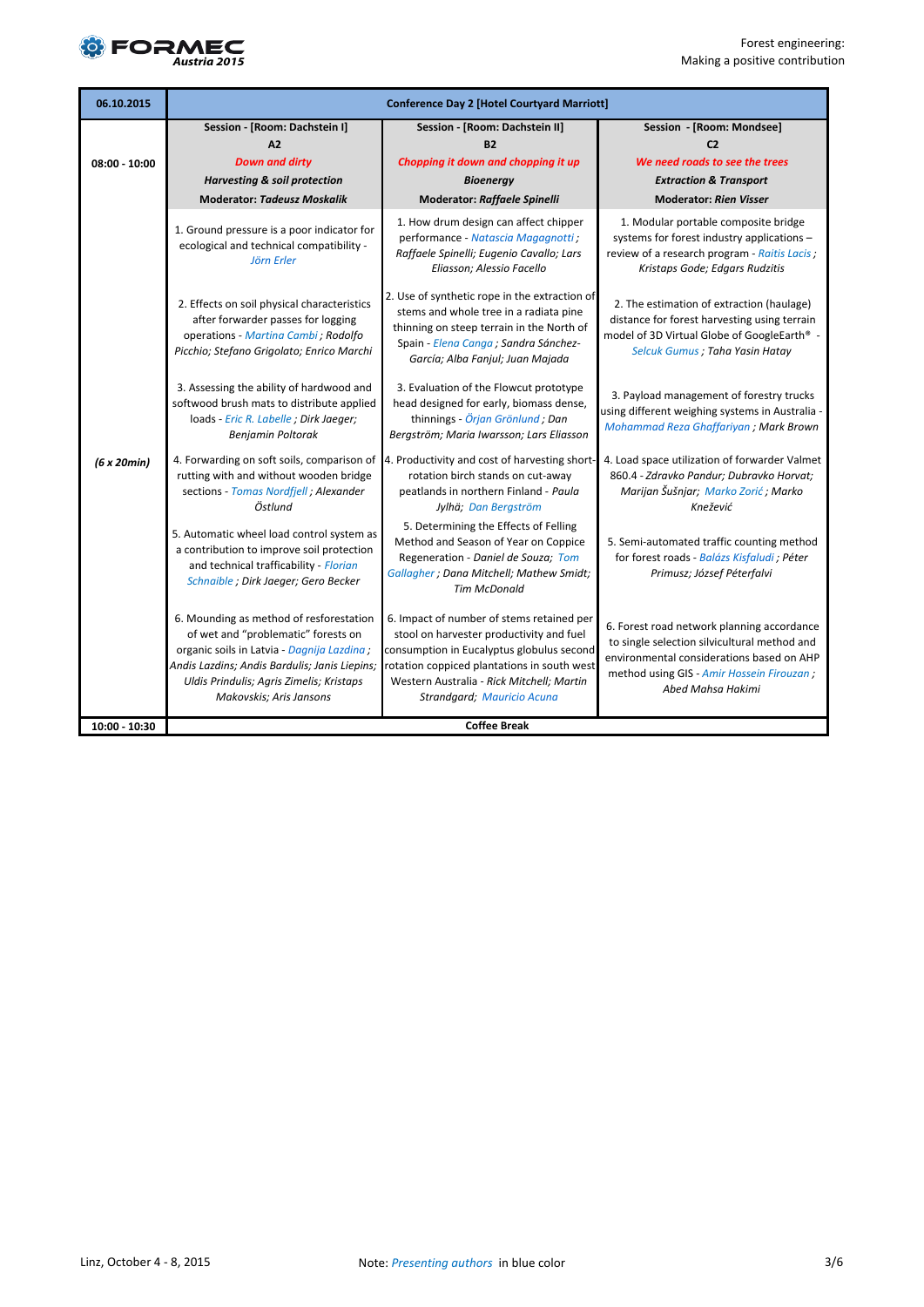

|               | Session - [Room: Dachstein I]                                                                                                                                                                                                             | Session - [Room: Dachstein II]                                                                                                                                                                   | Session - [Room: Mondsee]                                                                                                                                                                                             |
|---------------|-------------------------------------------------------------------------------------------------------------------------------------------------------------------------------------------------------------------------------------------|--------------------------------------------------------------------------------------------------------------------------------------------------------------------------------------------------|-----------------------------------------------------------------------------------------------------------------------------------------------------------------------------------------------------------------------|
|               | A <sub>3</sub>                                                                                                                                                                                                                            | <b>B3</b>                                                                                                                                                                                        | C <sub>3</sub>                                                                                                                                                                                                        |
| 10:30 - 12:30 | <b>Doing it even better</b>                                                                                                                                                                                                               | <b>Improving your Bio(energy)</b>                                                                                                                                                                | <b>Looking after Mama Nature</b>                                                                                                                                                                                      |
|               | Productivity & efficiency II                                                                                                                                                                                                              | <b>Bioenergy &amp; quality improvement</b>                                                                                                                                                       | <b>Environmental &amp; Human Impacts</b>                                                                                                                                                                              |
|               | <b>Moderator: Hans R. Heinimann</b>                                                                                                                                                                                                       | <b>Moderator: Keith Raymond</b>                                                                                                                                                                  | Moderator: Jörn Erler                                                                                                                                                                                                 |
| (6 x 20 min)  | 1. Management and evaluation on team<br>logging operation by GPS - efficiency and<br>process improvement - Toshio Nitami<br>2. Economic analysis of a Eucalyptus                                                                          | 1. Profitability of drying wood chips<br>integrated into fuel wood supply - Jyrki<br>Raitila ; Veli-Pekka Heiskanen<br>2. Validation of prediction models for                                    | 1. Influence of wheel load and wheel slip on<br>rutting in forest operations - Sven Pasemann;<br>Jörn Erler; Jörg Hittenbeck<br>2. Life cycle assessment and techno-economic                                          |
|               | globulus stocking and harvesting trial in<br>Western Australia - Mauricio Acuna ; John<br>Wiedemann; Martin Strandgard; Rick<br>Mitchell                                                                                                  | estimating the moisture content of small<br>diameter stem wood - Johanna Routa;<br>Marja Kolström; Johanna Ruotsalainen;<br>Lauri Sikanen                                                        | analysis of energy crops utilization for biofuels<br>in the Northeastern United States - Weiguo<br>Liu; Jingxin Wang                                                                                                  |
|               | 3. Estimating harvester productivities in<br>pine stands of different ages and thinning<br>intensities - Piotr S. Mederski; Mariusz<br>Bembenek; Zbigniew Karaszewski;<br>Agnieszka Łacka; Anna Szczepańska-<br>Álvarez; Martyna Rosińska | 3. Effect of sieve size and assortment on<br>wood fuel quality during chipping<br>operations - Kalvis Kons; Dan Bergström;<br>Fulvio Di Fulvio                                                   | 3. Evaluating the influence of root collar on<br>stump height following mechanized forest<br>operations - Joachim B. Heppelmann; Eric R.<br>Labelle; Johannes Windisch; Herbert Borchert;<br><b>Fabian Schulmeyer</b> |
|               | 4. The propose of performance standards<br>for forwarders - Jiri Dvorak; Pavel Natov;<br>Grzegorz Szewczyk; Sadik Caglar                                                                                                                  | 4. Accurate estimation of wood chip<br>volume to increase efficiency in allocating<br>chipper and transport capacities - Fabian<br>Schulmeyer ; Karl Hüttl; Herbert Borchert                     | 4. Impact of traditional and arboricultural<br>timber harvesting methods on the extent of<br>damage to natural regeneration in the shelter<br>wood - Tadeusz Moskalik ; Rafał Sokulski                                |
|               | 5. Selection of debarking technique for<br>Pine logs in cut-to-length harvesting<br>method - Mehmet Eker; Davut Özer                                                                                                                      | 5. Quality and productivity in comminution<br>of small-diameter tree bundles - Yrjö<br>Nuutinen; Matleena Rytkönen; Dan<br>Bergström; Fulvio di Fulvio; Bo Dahlin; Ismo<br>Tiihonen; Aaron Petty | 5. Noise and vibration exposure in full-tree<br>logging systems in the Southeastern U.S.A. -<br>Stephanie Lynch; Mathew Smidt; Elizabeth<br><b>Maples; Richard Sesek</b>                                              |
|               | 6. Performance evaluation of artificial<br>neural networks to modelling winching<br>time of Timber Jack 450C - Hadi Bayati;<br>Akbar Najafi                                                                                               | 6. Effects of moisture content on supply<br>costs and CO <sub>2</sub> emissions for an optimized<br>supply network - Christian Kanzian; Martin<br>Kühmaier; Gernot Erber                         | 6. Skidding performance in reduced<br>accessibility conditions - productivity and time<br>consumption - Stelian Alexandru Borz                                                                                        |
| 12:30 - 14:00 |                                                                                                                                                                                                                                           | <b>Lunch Break</b>                                                                                                                                                                               |                                                                                                                                                                                                                       |
| 14:00 - 14:30 |                                                                                                                                                                                                                                           | Poster Session II [Room: Dachstein Foyer & Feuerkogel]                                                                                                                                           |                                                                                                                                                                                                                       |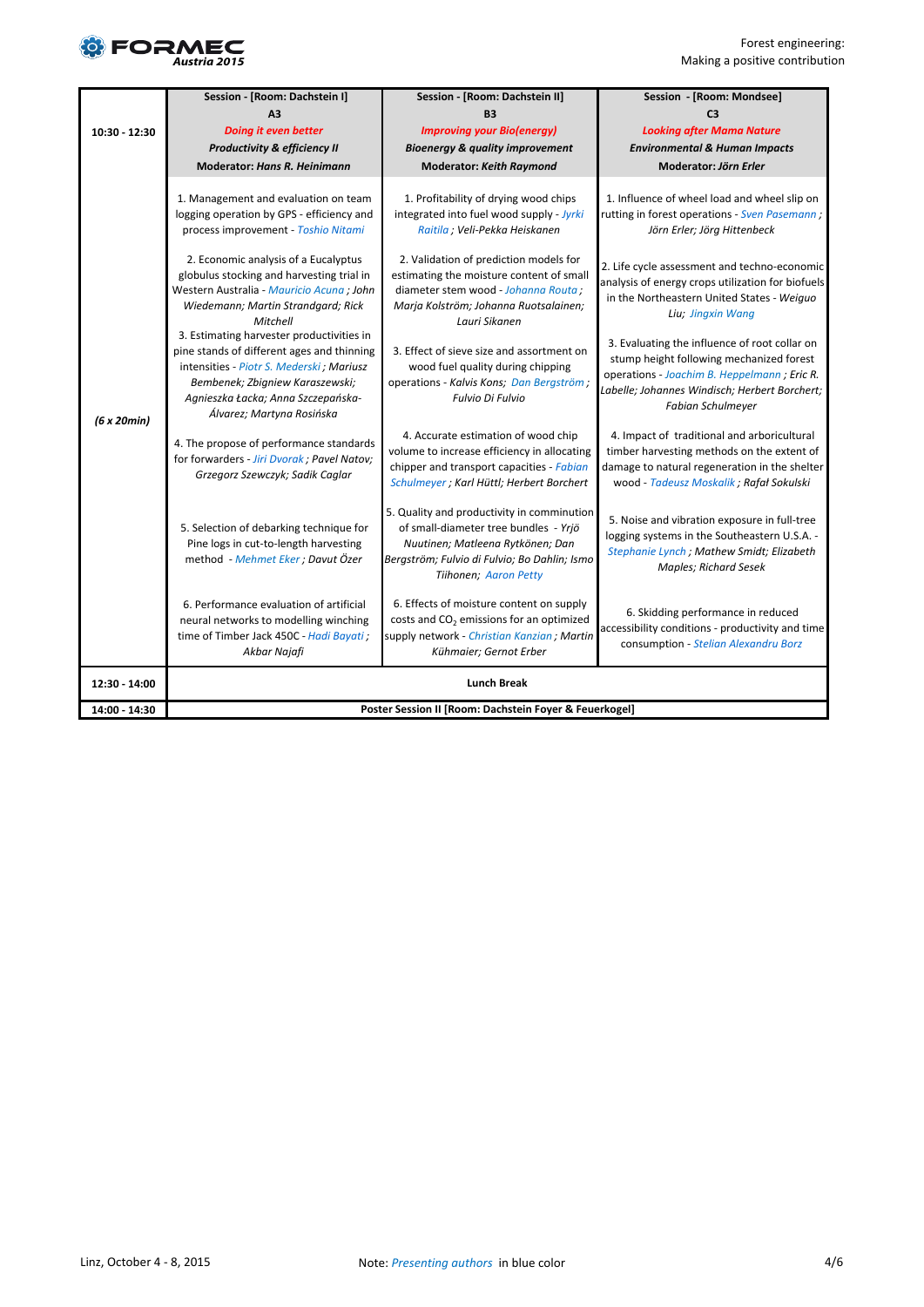

|                 | Session - [Room: Dachstein I]                                                                                                                                                                               | Session - [Room: Dachstein II]                                                                                                                                                                                      | Session - [Room: Mondsee]                                                                                                                                   |
|-----------------|-------------------------------------------------------------------------------------------------------------------------------------------------------------------------------------------------------------|---------------------------------------------------------------------------------------------------------------------------------------------------------------------------------------------------------------------|-------------------------------------------------------------------------------------------------------------------------------------------------------------|
|                 | A4                                                                                                                                                                                                          | <b>B4</b>                                                                                                                                                                                                           | C <sub>4</sub>                                                                                                                                              |
| $14:30 - 16:30$ | <b>Going places</b>                                                                                                                                                                                         | <b>Getting it there</b>                                                                                                                                                                                             | <b>Flying High</b>                                                                                                                                          |
|                 | <b>Improved planning I</b>                                                                                                                                                                                  | <b>Wood chip supply chains</b>                                                                                                                                                                                      | <b>Cable yarding</b>                                                                                                                                        |
|                 | Moderator: Andreja Đuka                                                                                                                                                                                     | <b>Moderator: Tom Gallagher</b>                                                                                                                                                                                     | <b>Moderator: Pierre Ackerman</b>                                                                                                                           |
| (6 x 20 min)    | 1. Assessment of Winter Harvesting<br>Operation in Mediterranean City of<br>Kahramanmaraş in Turkey - Abdullah Emin<br>Akay ; Orhan Erdaş; Halit Büyüksakallı;<br>Dursun Şakar                              | 1. Main innovation types of forest biomass<br>supply chains - Kalle Karttunen; Juha<br>Laitila; Tapio Ranta                                                                                                         | 1. An analysis of whole tree harvesting in<br>North Italian cable logging operations -<br>Carolina Lombardini ; Fabio De Francesco;<br>Giovanni Aminti      |
|                 | 2. Sensor-based, automated monitoring of<br>fully mechanised harvesting processes -<br>including options for automated process<br>control - Martin Ziesak; Daniela Rommel;<br>Stephan Ying; Patrick Preusch | 2. A trial to evaluate three harvesting<br>methods in a conifer first thinning in<br>reland: cut to length harvesting, integrated<br>harvesting, and whole tree harvesting -<br>Enda Coates; Brian Cronin; Tom Kent | 2. "Lowland cable yarder" in four different<br>process variants - Benjamin Engler; Christina<br>Förster; Jörn Erler                                         |
|                 | 3. Evaluation of RFID UHF tags for<br>electronic marking of standing trees -<br>Gianni Picchi ; Martin Kühmaier; Juan De<br>Dios Diaz                                                                       | 3. Developing biomass supply systems for<br>forested marginal lands in Sweden - Raul<br>Fernandez-Lacruz; Dan Bergström                                                                                             | 3. Efficiency of topping trees in cable yarding<br>operations - Christoph Huber; Karl Stampfer                                                              |
|                 | 4. Survival test of RFID UHF tags in timber<br>harvesting operations - Gianni Picchi;<br>Martin Kühmaier; Juan De Dios Diaz                                                                                 | 4. The efficiency of the logistics of energy<br>wood procurement chain in the north-<br>eastern Poland - Witold Zychowicz;<br>Arkadiusz Gendek                                                                      | 4. Terrain-going cable yarders: Systems<br>alternatives and conditions for application -<br><b>Bruce Talbot</b> ; Stephan Hoffmann                          |
|                 | 5. Evaluation of the educational influence<br>on forwarding planning capacity - Ola<br>Lindroos ; Emil Brangenfeldt                                                                                         | 5. Effects of harvested tree size and density<br>of undergrowth on the operational<br>efficiency of a bundle-harvester system in<br>early fuel wood thinnings - Fulvio Di Fulvio;<br>Dan Bergström; Yrjö Nuutinen   | 5. Case study of the Active 70 cable yarder in<br>New Zealand plantation forests - Thornton<br>Campbell ; Hunter Harrill; Rien Visser                       |
|                 | 6. SLOPE, a 3D forest virtual system to<br>support harvesting operations in mountain<br>areas - Daniele Magliocchetti ; Federico<br>Prandi; Giulio Panizzoni; Davide Lotto;<br>Raffaele De Amicis           |                                                                                                                                                                                                                     | 6. Evaluation of cable yarding method by<br>means of multi-decision making and GIS in<br>post fire harvesting - Ebru Bilici; Tolga Öztürk;<br>Muhittin İnan |
| $16:30 - 17:00$ |                                                                                                                                                                                                             | <b>Coffee Break</b>                                                                                                                                                                                                 |                                                                                                                                                             |